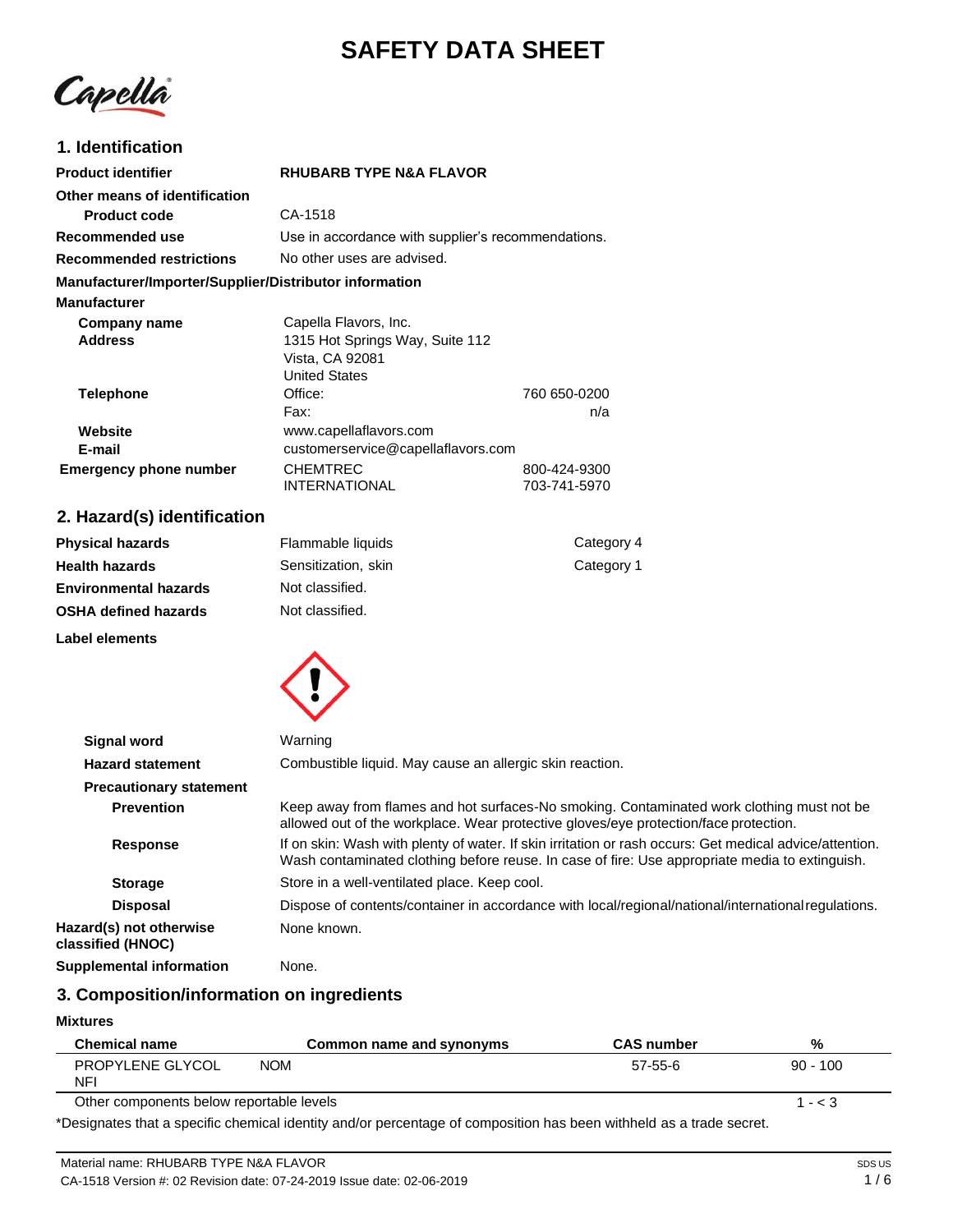# **4. First-aid measures**

| 4. FII SUAIU TIIUASUI US                                                     |                                                                                                                                                                                     |
|------------------------------------------------------------------------------|-------------------------------------------------------------------------------------------------------------------------------------------------------------------------------------|
| <b>Inhalation</b>                                                            | Move to fresh air. Call a physician if symptoms develop or persist.                                                                                                                 |
| <b>Skin contact</b>                                                          | Remove contaminated clothing immediately and wash skin with soap and water. In case of<br>eczema or other skin disorders: Seek medical attention and take along these instructions. |
| Eye contact                                                                  | Rinse with water. Get medical attention if irritation develops and persists.                                                                                                        |
| Ingestion                                                                    | Rinse mouth. Get medical attention if symptoms occur.                                                                                                                               |
| <b>Most important</b><br>symptoms/effects, acute and<br>delayed              | Direct contact with eyes may cause temporary irritation. May cause an allergic skin reaction.<br>Dermatitis, Rash.                                                                  |
| Indication of immediate<br>medical attention and special<br>treatment needed | Provide general supportive measures and treat symptomatically. Keep victim under observation.<br>Symptoms may be delayed.                                                           |
| <b>General information</b>                                                   | Ensure that medical personnel are aware of the material(s) involved, and take precautions to<br>protect themselves. Wash contaminated clothing before reuse.                        |
| 5. Fire-fighting measures                                                    |                                                                                                                                                                                     |
| Suitable extinguishing media                                                 | Water fog. Alcohol resistant foam. Dry chemical powder. Carbon dioxide (CO2).                                                                                                       |
| Unsuitable extinguishing<br>media                                            | Do not use water jet as an extinguisher, as this will spread the fire.                                                                                                              |
| Specific hazards arising from<br>the chemical                                | The product is combustible, and heating may generate vapors which may form explosive vapor/air<br>mixtures. During fire, gases hazardous to health may be formed.                   |
| Special protective equipment<br>and precautions for firefighters             | Self-contained breathing apparatus and full protective clothing must be worn in case of fire.                                                                                       |
| <b>Fire fighting</b><br>equipment/instructions                               | In case of fire and/or explosion do not breathe fumes. Move containers from fire area if you can do<br>so without risk.                                                             |
| <b>Specific methods</b>                                                      | Use standard firefighting procedures and consider the hazards of other involved materials.                                                                                          |

**General fire hazards** Combustible liquid.

# **6. Accidental release measures**

| Personal precautions,<br>protective equipment and<br>emergency procedures | Keep unnecessary personnel away. Keep people away from and upwind of spill/leak. Eliminate all<br>ignition sources (no smoking, flares, sparks, or flames in immediate area). Wear appropriate<br>protective equipment and clothing during clean-up. Avoid breathing mist/vapors. Do not touch<br>damaged containers or spilled material unless wearing appropriate protective clothing. Ensure<br>adequate ventilation. Local authorities should be advised if significant spillages cannot be<br>contained. For personal protection, see section 8 of the SDS. |
|---------------------------------------------------------------------------|------------------------------------------------------------------------------------------------------------------------------------------------------------------------------------------------------------------------------------------------------------------------------------------------------------------------------------------------------------------------------------------------------------------------------------------------------------------------------------------------------------------------------------------------------------------|
| <b>Methods and materials for</b><br>containment and cleaning up           | Use water spray to reduce vapors or divert vapor cloud drift. Eliminate all ignition sources (no<br>smoking, flares, sparks, or flames in immediate area). Keep combustibles (wood, paper, oil, etc.)<br>away from spilled material.                                                                                                                                                                                                                                                                                                                             |
|                                                                           | Large Spills: Stop the flow of material, if this is without risk. Dike the spilled material, where this is<br>possible. Use a non-combustible material like vermiculite, sand or earth to soak up the product<br>and place into a container for later disposal. Following product recovery, flush area with water.                                                                                                                                                                                                                                               |
|                                                                           | Small Spills: Absorb with earth, sand or other non-combustible material and transfer to containers<br>for later disposal. Wipe up with absorbent material (e.g. cloth, fleece). Clean surface thoroughly to<br>remove residual contamination.                                                                                                                                                                                                                                                                                                                    |
|                                                                           | Never return spills to original containers for re-use. For waste disposal, see section 13 of the SDS.                                                                                                                                                                                                                                                                                                                                                                                                                                                            |
| <b>Environmental precautions</b>                                          | Avoid discharge into drains, water courses or onto the ground.                                                                                                                                                                                                                                                                                                                                                                                                                                                                                                   |
| 7. Handling and storage                                                   |                                                                                                                                                                                                                                                                                                                                                                                                                                                                                                                                                                  |
| Precautions for safe handling                                             | Keep away from open flames, hot surfaces and sources of ignition. When using do not smoke.<br>Avoid breathing mist/vapors. Avoid contact with eyes, skin, and clothing. Avoid prolonged<br>exposure. Provide adequate ventilation. Wear appropriate personal protective equipment. Observe<br>good industrial hygiene practices.                                                                                                                                                                                                                                 |
| Conditions for safe storage,<br>including any incompatibilities           | Keep away from heat, sparks and open flame. Store in a cool, dry place out of direct sunlight.<br>Store in tightly closed container. Store in a well-ventilated place. Keep in an area equipped with<br>sprinklers. Store away from incompatible materials (see Section 10 of the SDS).                                                                                                                                                                                                                                                                          |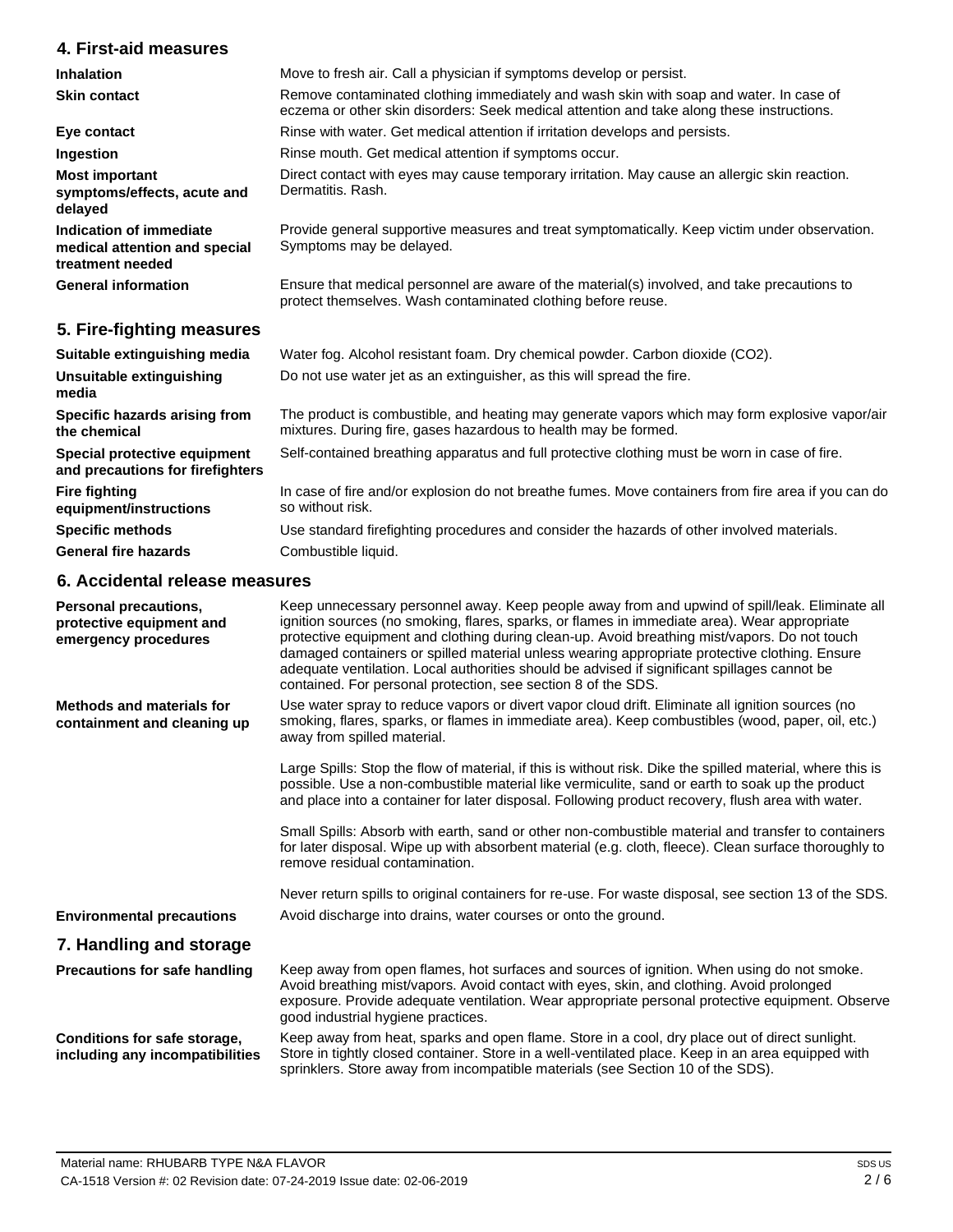# **8. Exposure controls/personal protection**

### **Occupational exposure limits**

The following constituents are the only constituents of the product which have a PEL, TLV or other recommended exposure limit. At this time, the other constituents have no known exposure limits.

| <b>Components</b>                         | US. Workplace Environmental Exposure Level (WEEL) Guides<br>Type                                                                                                                                                                                                                                                                                                   | Value    | <b>Form</b> |
|-------------------------------------------|--------------------------------------------------------------------------------------------------------------------------------------------------------------------------------------------------------------------------------------------------------------------------------------------------------------------------------------------------------------------|----------|-------------|
| PROPYLENE GLYCOL<br>NOM NFI (CAS 57-55-6) | TWA                                                                                                                                                                                                                                                                                                                                                                | 10 mg/m3 | Aerosol.    |
| <b>Biological limit values</b>            | No biological exposure limits noted for the ingredient(s).                                                                                                                                                                                                                                                                                                         |          |             |
| Appropriate engineering<br>controls       | Good general ventilation should be used. Ventilation rates should be matched to conditions. If<br>applicable, use process enclosures, local exhaust ventilation, or other engineering controls to<br>maintain airborne levels below recommended exposure limits. If exposure limits have not been<br>established, maintain airborne levels to an acceptable level. |          |             |
|                                           | Individual protection measures, such as personal protective equipment                                                                                                                                                                                                                                                                                              |          |             |
| <b>Eye/face protection</b>                | Face shield is recommended. Wear safety glasses with side shields (or goggles).                                                                                                                                                                                                                                                                                    |          |             |
| <b>Skin protection</b>                    |                                                                                                                                                                                                                                                                                                                                                                    |          |             |
| <b>Hand protection</b>                    | Wear appropriate chemical resistant gloves.                                                                                                                                                                                                                                                                                                                        |          |             |
| Other                                     | Wear appropriate chemical resistant clothing. Use of an impervious apron is recommended.                                                                                                                                                                                                                                                                           |          |             |
| <b>Respiratory protection</b>             | If engineering controls do not maintain airborne concentrations below recommended exposure<br>limits (where applicable) or to an acceptable level (in countries where exposure limits have not<br>been established), an approved respirator must be worn.                                                                                                          |          |             |
| <b>Thermal hazards</b>                    | Wear appropriate thermal protective clothing, when necessary.                                                                                                                                                                                                                                                                                                      |          |             |
| <b>General hygiene</b><br>considerations  | When using do not smoke. Always observe good personal hygiene measures, such as washing<br>after handling the material and before eating, drinking, and/or smoking. Routinely wash work<br>clothing and protective equipment to remove contaminants. Contaminated work clothing should not<br>be allowed out of the workplace.                                     |          |             |

# **9. Physical and chemical properties**

| Appearance                                   |                                               |
|----------------------------------------------|-----------------------------------------------|
| <b>Physical state</b>                        | Liquid.                                       |
| Form                                         | Liquid.                                       |
| Color                                        | Not available.                                |
| Odor                                         | Not available.                                |
| <b>Odor threshold</b>                        | Not available.                                |
| рH                                           | Not available.                                |
| Melting point/freezing point                 | -74.2 $\degree$ F (-59 $\degree$ C) estimated |
| Initial boiling point and boiling<br>range   | 370.76 °F (188.2 °C) estimated                |
| <b>Flash point</b>                           | 197.2 °F (91.8 °C) Closed Cup                 |
| <b>Evaporation rate</b>                      | Not available.                                |
| Flammability (solid, gas)                    | Not applicable.                               |
| Upper/lower flammability or explosive limits |                                               |
| <b>Flammability limit - lower</b><br>(%)     | Not available.                                |
| <b>Flammability limit - upper</b><br>$(\%)$  | Not available.                                |
| Explosive limit - lower (%)                  | Not available.                                |
| Explosive limit - upper (%)                  | Not available.                                |
| Vapor pressure                               | 0.17 hPa estimated                            |
| Vapor density                                | Not available.                                |
| <b>Relative density</b>                      | Not available.                                |
| Solubility(ies)                              |                                               |
| Solubility (water)                           | Not available.                                |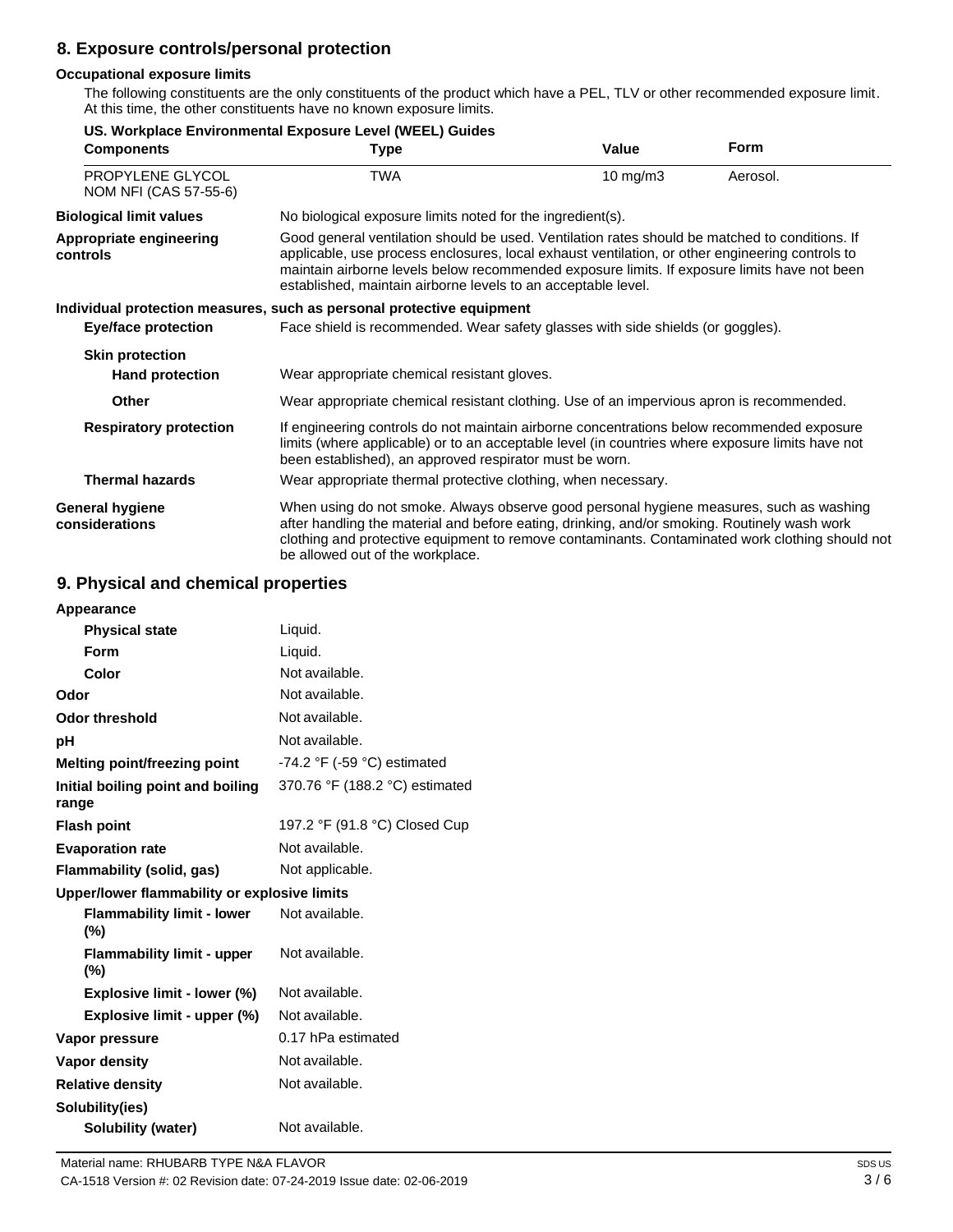| <b>Partition coefficient</b><br>(n-octanol/water) | Not available.               |
|---------------------------------------------------|------------------------------|
| <b>Auto-ignition temperature</b>                  | 700 °F (371.11 °C) estimated |
| <b>Decomposition temperature</b>                  | Not available.               |
| <b>Viscosity</b>                                  | Not available.               |
| <b>Other information</b>                          |                              |
| <b>Explosive properties</b>                       | Not explosive.               |
| <b>Flammability class</b>                         | Combustible IIIA estimated   |
| <b>Oxidizing properties</b>                       | Not oxidizing.               |
| <b>Refractive index</b>                           | 1.4178 - 1.4478              |
| <b>Specific gravity</b>                           | $1.02 - 1.05$                |
|                                                   |                              |

# **10. Stability and reactivity**

| <b>Reactivity</b>                            | The product is stable and non-reactive under normal conditions of use, storage and transport.                                                                            |
|----------------------------------------------|--------------------------------------------------------------------------------------------------------------------------------------------------------------------------|
| <b>Chemical stability</b>                    | Material is stable under normal conditions.                                                                                                                              |
| <b>Possibility of hazardous</b><br>reactions | No dangerous reaction known under conditions of normal use.                                                                                                              |
| <b>Conditions to avoid</b>                   | Keep away from heat, hot surfaces, sparks, open flames and other ignition sources. Avoid<br>temperatures exceeding the flash point. Contact with incompatible materials. |
| Incompatible materials                       | Strong oxidizing agents.                                                                                                                                                 |
| <b>Hazardous decomposition</b><br>products   | No hazardous decomposition products are known.                                                                                                                           |

# **11. Toxicological information**

# **Information on likely routes of exposure**

| <b>Inhalation</b>                                                                  | Prolonged inhalation may be harmful.                                                                                |
|------------------------------------------------------------------------------------|---------------------------------------------------------------------------------------------------------------------|
| <b>Skin contact</b>                                                                | May cause an allergic skin reaction.                                                                                |
| Eye contact                                                                        | Direct contact with eyes may cause temporary irritation.                                                            |
| Ingestion                                                                          | Expected to be a low ingestion hazard.                                                                              |
| Symptoms related to the<br>physical, chemical and<br>toxicological characteristics | May cause an allergic skin reaction. Dermatitis. Rash.                                                              |
| Information on toxicological effects                                               |                                                                                                                     |
| <b>Acute toxicity</b>                                                              | Not available.                                                                                                      |
| <b>Skin corrosion/irritation</b>                                                   | Prolonged skin contact may cause temporary irritation.                                                              |
| Serious eye damage/eye<br>irritation                                               | Direct contact with eyes may cause temporary irritation.                                                            |
| Respiratory or skin sensitization                                                  |                                                                                                                     |
| <b>Respiratory sensitization</b>                                                   | Not a respiratory sensitizer.                                                                                       |
| <b>Skin sensitization</b>                                                          | May cause an allergic skin reaction.                                                                                |
| Germ cell mutagenicity                                                             | No data available to indicate product or any components present at greater than 0.1% are<br>mutagenic or genotoxic. |
| Carcinogenicity                                                                    | Not classifiable as to carcinogenicity to humans.                                                                   |
| IARC Monographs. Overall Evaluation of Carcinogenicity<br>Not listed.              | OSHA Specifically Regulated Substances (29 CFR 1910.1001-1052)                                                      |
| Not regulated.<br>Not listed.                                                      | US. National Toxicology Program (NTP) Report on Carcinogens                                                         |
| <b>Reproductive toxicity</b>                                                       | This product is not expected to cause reproductive or developmental effects.                                        |
|                                                                                    | Not classified.                                                                                                     |
| Specific target organ toxicity -<br>single exposure                                |                                                                                                                     |
| Specific target organ toxicity -<br>repeated exposure                              | Not classified.                                                                                                     |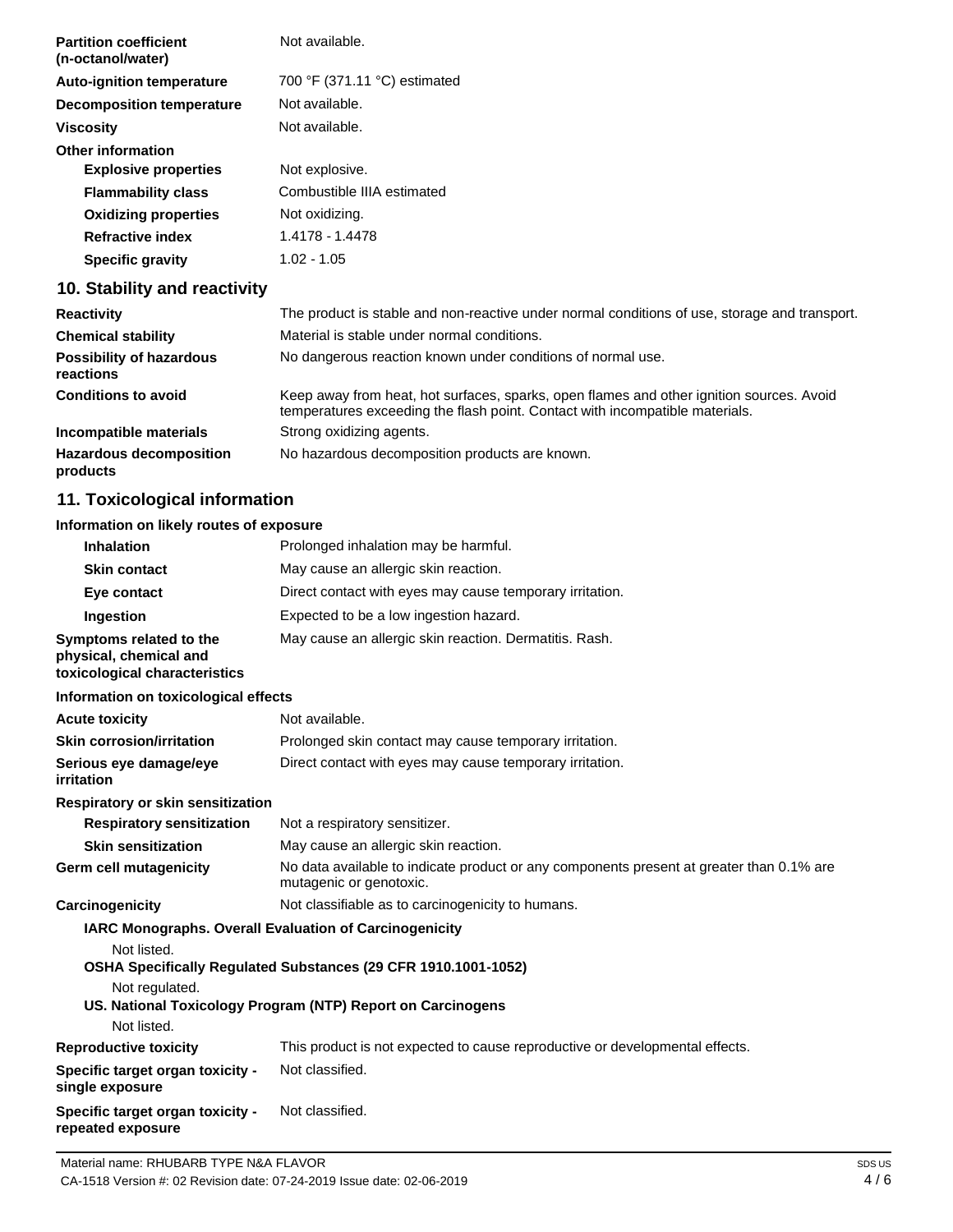| <b>Aspiration hazard</b>                          | Not an aspiration hazard.                                                                                                                                                                             |  |
|---------------------------------------------------|-------------------------------------------------------------------------------------------------------------------------------------------------------------------------------------------------------|--|
| <b>Chronic effects</b>                            | Prolonged inhalation may be harmful.                                                                                                                                                                  |  |
| 12. Ecological information                        |                                                                                                                                                                                                       |  |
| <b>Ecotoxicity</b>                                | The product is not classified as environmentally hazardous. However, this does not exclude the<br>possibility that large or frequent spills can have a harmful or damaging effect on the environment. |  |
| Persistence and degradability                     | No data is available on the degradability of any ingredients in the mixture.                                                                                                                          |  |
| <b>Bioaccumulative potential</b>                  |                                                                                                                                                                                                       |  |
| Partition coefficient n-octanol / water (log Kow) |                                                                                                                                                                                                       |  |
| PROPYLENE GLYCOL                                  | $-0.92$<br>NOM NFI                                                                                                                                                                                    |  |
| Mobility in soil                                  | No data available.                                                                                                                                                                                    |  |
| Other adverse effects                             | No other adverse environmental effects (e.g. ozone depletion, photochemical ozone creation<br>potential, endocrine disruption, global warming potential) are expected from this component.            |  |

## **13. Disposal considerations**

| <b>Disposal instructions</b>             | Collect and reclaim or dispose in sealed containers at licensed waste disposal site. Dispose of<br>contents/container in accordance with local/regional/national/international regulations.                            |
|------------------------------------------|------------------------------------------------------------------------------------------------------------------------------------------------------------------------------------------------------------------------|
| Local disposal regulations               | Dispose in accordance with all applicable regulations.                                                                                                                                                                 |
| Hazardous waste code                     | The waste code should be assigned in discussion between the user, the producer and the waste<br>disposal company.                                                                                                      |
| Waste from residues / unused<br>products | Dispose of in accordance with local regulations. Empty containers or liners may retain some<br>product residues. This material and its container must be disposed of in a safe manner (see:<br>Disposal instructions). |
| Contaminated packaging                   | Since emptied containers may retain product residue, follow label warnings even after container is<br>emptied. Empty containers should be taken to an approved waste handling site for recycling or<br>disposal.       |

# **14. Transport information**

### **DOT**

Not regulated as dangerous goods.

**IATA**

Not regulated as dangerous goods.

### **IMDG**

Not regulated as dangerous goods.

**Transport in bulk according to Annex II of MARPOL 73/78 and the IBC Code** Not established.

# **15. Regulatory information**

**US federal regulations**

This product is a "Hazardous Chemical" as defined by the OSHA Hazard Communication Standard, 29 CFR 1910.1200.

**Toxic Substances Control Act (TSCA)**

**TSCA Section 12(b) Export Notification (40 CFR 707, Subpt. D)**

Not regulated.

**CERCLA Hazardous Substance List (40 CFR 302.4)**

Not listed.

**SARA 304 Emergency release notification**

Not regulated.

**OSHA Specifically Regulated Substances (29 CFR 1910.1001-1052)**

Not regulated.

**Superfund Amendments and Reauthorization Act of 1986 (SARA)** 

**SARA 302 Extremely hazardous substance**

Not listed.

**SARA 311/312 Hazardous chemical** No (Exempt)

**SARA 313 (TRI reporting)** Not regulated.